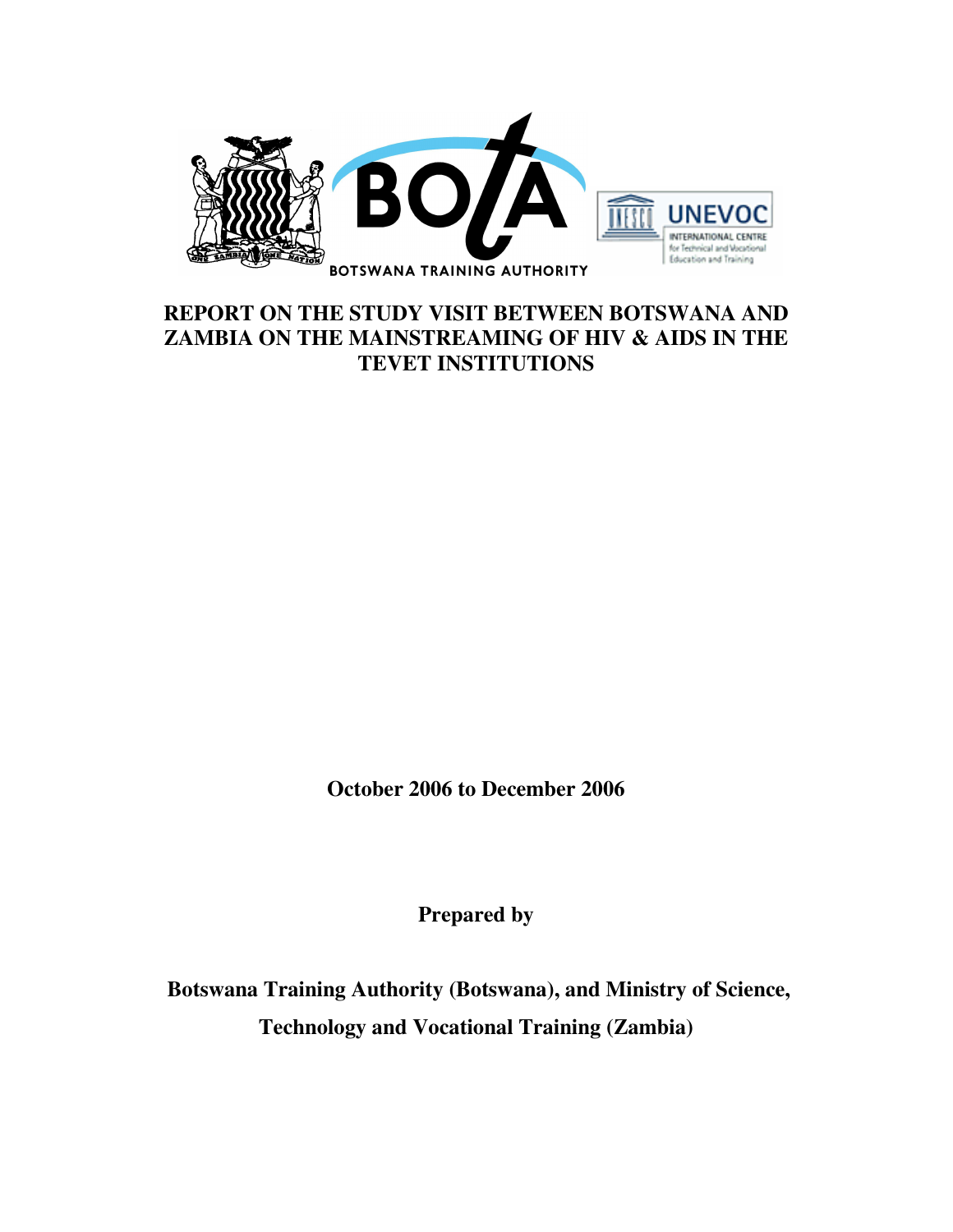#### **ACKNOWLEDGEMENT**

The study team would like to acknowledge the contribution of Permanent Secretary, Ministry of Science, Technology and Vocational Training for the support given during the study visit in Zambia We would also like to acknowledge BOTA for hosting the project. Further we want to extend our thanks to management, staff and students in all institutions visited both in Botswana and Zambia for the time and the information they made available to us during the study tours.

The team comprised the following people: **Zambia**  Mrs. Sarah Kaulule MSTVT -Team leader Mrs. Alice Kombe MSTVT Dominic Kasosa Gabriel Konayuma

#### **Botswana**

Christopher Batsalelwang- BOTA- Team leader Moremedi Kooneilwe BOTA

Our acknowledgements will not be complete if we do not recognize the support from the Botswana and Zambian embassy staff who were always available whenever we required their presence.

Lastly we wish to thank all those who made this study a success.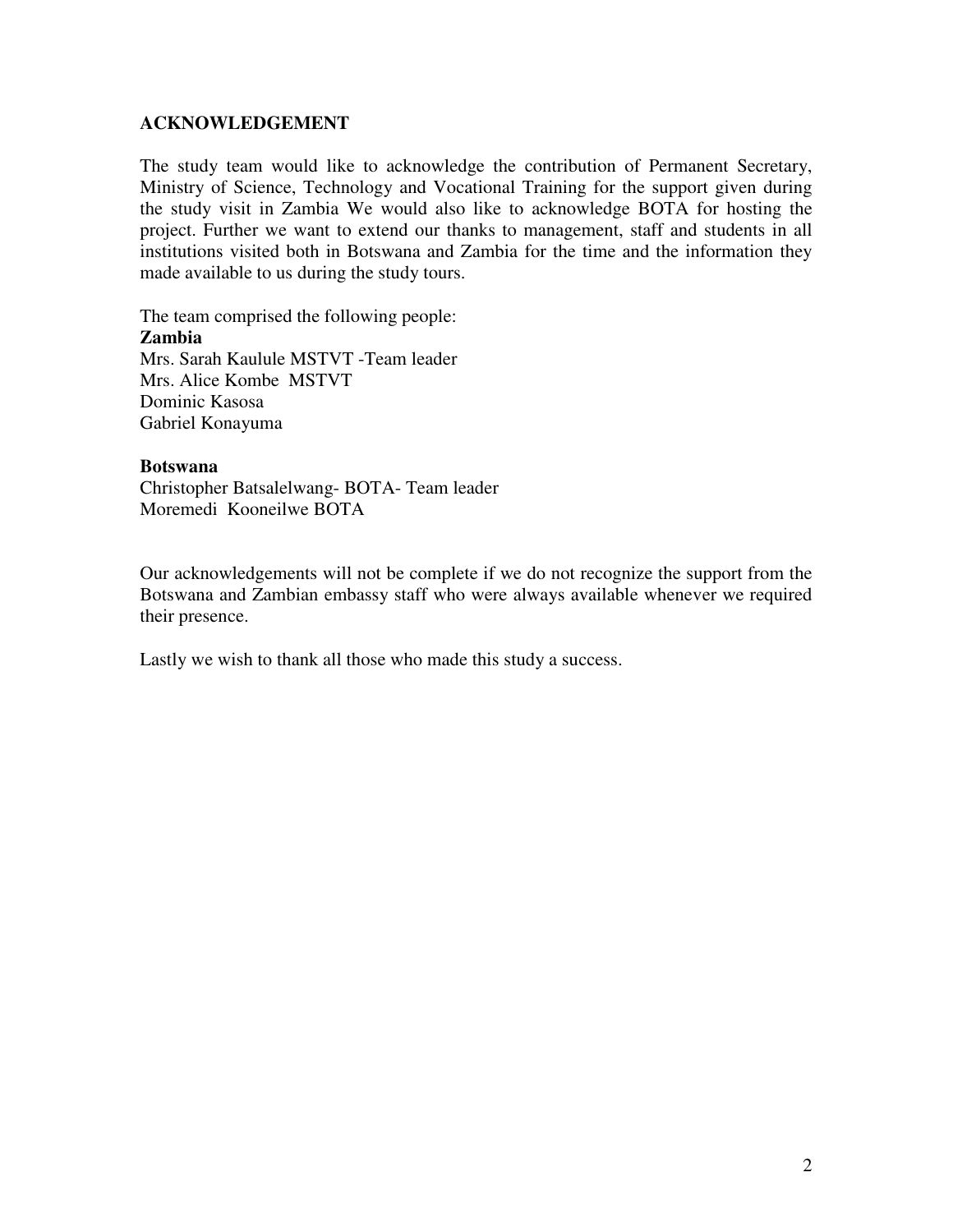### **TABLE OF CONTENTS**

| 1.0  |     |                                                                        |  |
|------|-----|------------------------------------------------------------------------|--|
| 2.0  |     |                                                                        |  |
| 3.0  |     |                                                                        |  |
| 4.0  |     | MAINSTREAMING OF HIV & AIDS IN BOTSWANA AND ZAMBIA 10                  |  |
| 5.0  |     |                                                                        |  |
| 6.0  |     |                                                                        |  |
| 7.0  |     |                                                                        |  |
| 8.0  |     |                                                                        |  |
|      | 8.1 |                                                                        |  |
|      | 8.2 |                                                                        |  |
|      | 8.3 | Capacity and retention of trainers who can handle HIV & AIDS issues 13 |  |
|      | 8.4 |                                                                        |  |
| 9.0  |     |                                                                        |  |
| 10.0 |     |                                                                        |  |
| 11.0 |     |                                                                        |  |
| 12.0 |     | <b>APPENDICES</b>                                                      |  |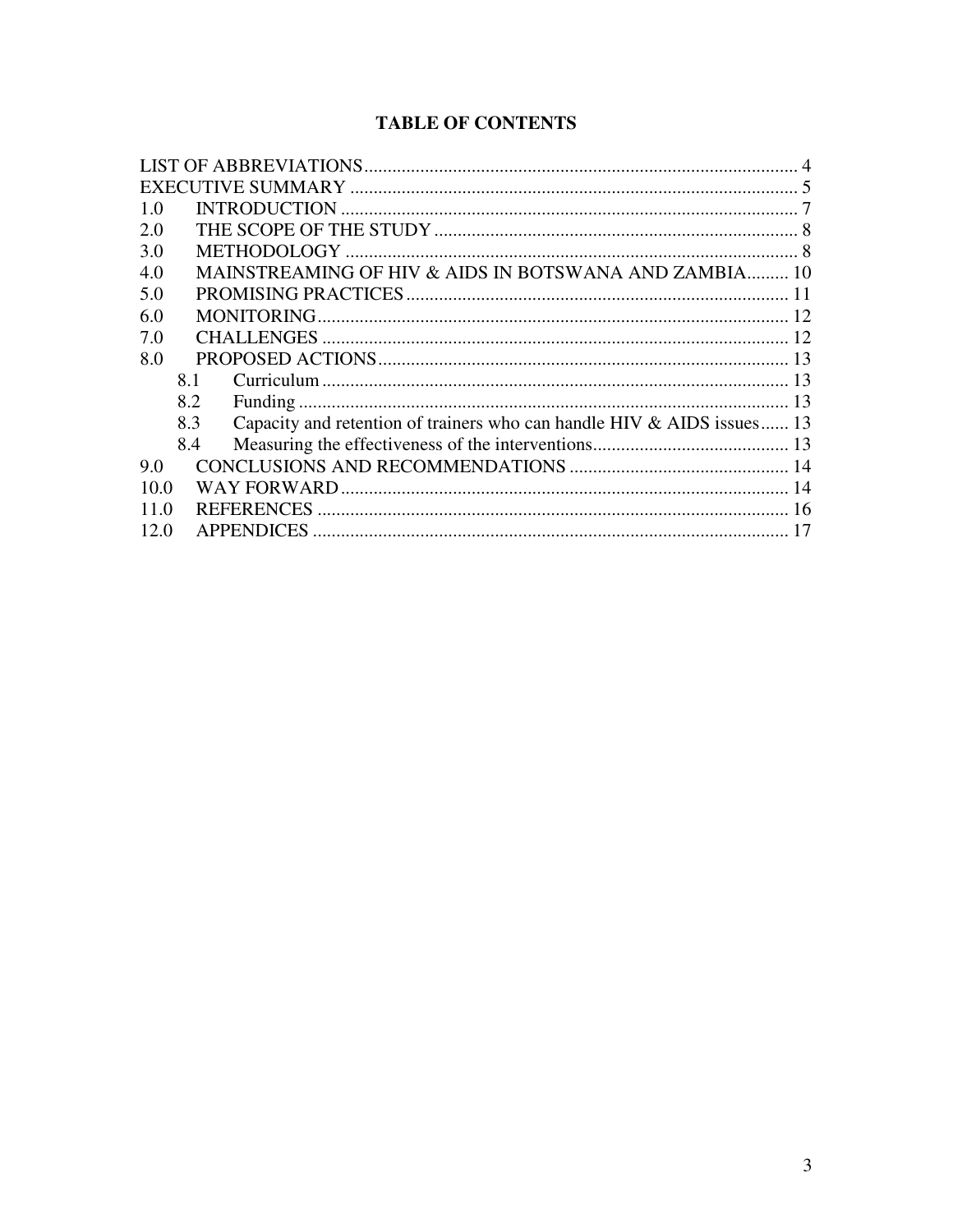# **LIST OF ABBREVIATIONS**

| <b>ZANARA</b> | <b>Zambia National Response on Aids</b>                              |  |  |
|---------------|----------------------------------------------------------------------|--|--|
| <b>MSTVT</b>  | Ministry of Science, Technology and Vocational Training              |  |  |
| <b>TEVETA</b> | <b>Technical Education Vocational and Entrepreneurship Authority</b> |  |  |
| <b>TVTC</b>   | Technical and Vocational Teachers' College                           |  |  |
| <b>UNESCO</b> | United Nations Educational, Scientific and Cultural Organization     |  |  |
| <b>TVET</b>   | Technical & Vocational Education & Training                          |  |  |
| <b>TBC</b>    | <b>Tswelelopele Brigade Centre</b>                                   |  |  |
| <b>OBE</b>    | <b>Outcome Based Education</b>                                       |  |  |
| <b>IDM</b>    | Institute of Development and Management                              |  |  |
| <b>HIV</b>    | Human Immuno-deficiency Virus                                        |  |  |
| <b>DVET</b>   | Department of Vocational Education and Training                      |  |  |
| <b>DMSAC</b>  | District Multi-sectoral AIDS Committee                               |  |  |
| <b>BOTA</b>   | <b>Botswana Training Authority</b>                                   |  |  |
| <b>BNVQF</b>  | Botswana National Vocational Qualifications Framework                |  |  |
| <b>AIDS</b>   | Acquired Immune-deficiency syndrome                                  |  |  |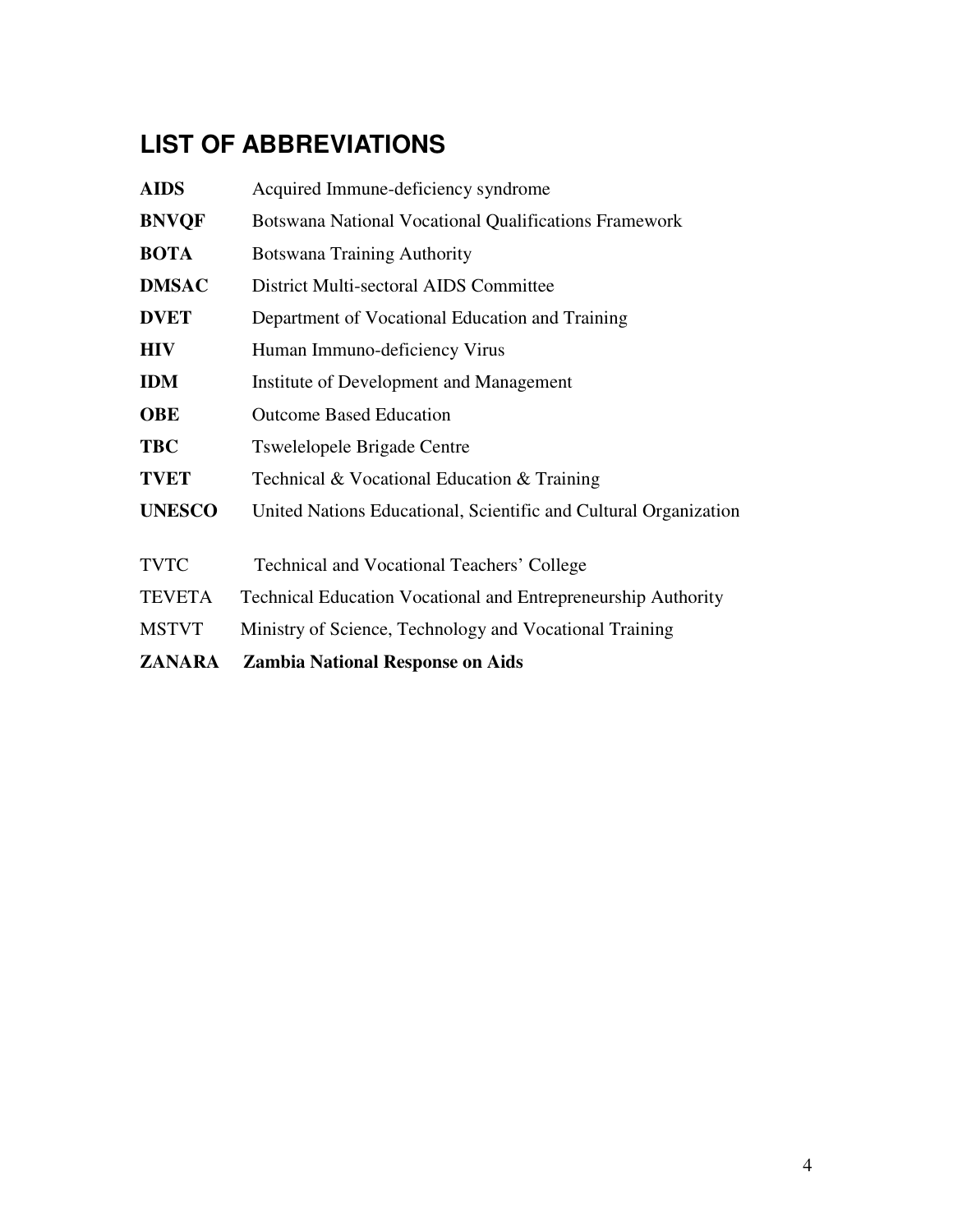# **EXECUTIVE SUMMARY**

This study which represents the first activity of an initiative under the small grants from UNESCO-UNEVOC has provided a platform for Botswana and Zambia to share experiences in mainstreaming HIV & AIDS into the TVET sector. The purpose of the study was to document the experiences, lessons learnt and challenges faced in mainstreaming HIV & AIDS in TVET in Botswana and Zambia. The study was also meant to come up with recommendations outlining possible areas of collaboration between the two institutions and suggestions on how the mainstreaming of HIV  $\&$  AIDS in TVET in Botswana and Zambia could be enhanced.

The objectives for the study were as follows:

- 1. To facilitate a platform for Botswana and Zambia to share their experiences in the efforts to mainstreaming HIV & AIDS into TVET
- 2. To document the best practices on mainstreaming HIV & AIDS into TVET in Botswana and Zambia with the view to disseminate to other UNESCO-UNEVOC centres in the region.
- 3. To facilitate the identification of areas for collaboration and cooperation between BOTA and TVET Zambia to be implemented during October-November 2006

The study visit was organized around four kinds of activities: institutionalization of HIV & AIDS in BOTA & MSTVT structures, inclusion of HIV & AIDS in the learning process, support to vocational training institutions (public and private), and liaison with the key stakeholders in mainstreaming HIV & AIDS. There were meetings and study tours to the selected sites from the  $9<sup>th</sup>$ -12<sup>th</sup> October 2006 in Botswana (see appendix 1) and from  $27<sup>th</sup>$  November to  $1<sup>st</sup>$  December 2006 in Zambia.

The study found that both Botswana and Zambia had:

- Developed HIV & AIDS Institutional Policies;
- Published Quarterly Newsletters which is learner driven.
- HIV & AIDS clubs, seminars, debates and drama clubs as a common HIV & AIDS communication strategies being done by students.
- Provision of literature and Audio Visio equipment on HIV & AIDS.
- Established resource centres in some institutions.
- Established Counseling Centres which offered counseling services.
- A radio station in an institution, which had proved to be an effective medium of communication for HIV&AIDS programmes. (Evelyn Hone College).
- HIV & AIDS infused in the Sociology programme which has a multiplier effect when the trainees graduate and become teachers (Technical Vocation and Teachers College)
- Linkages of HIV & AIDS programmes implemented with National and District activities
- Developed and piloted outcome-based HIV & AIDS Curriculum, Learning Materials (Trainers Guide & Learner Reference materials, log-book for students) and Assessment Guidelines.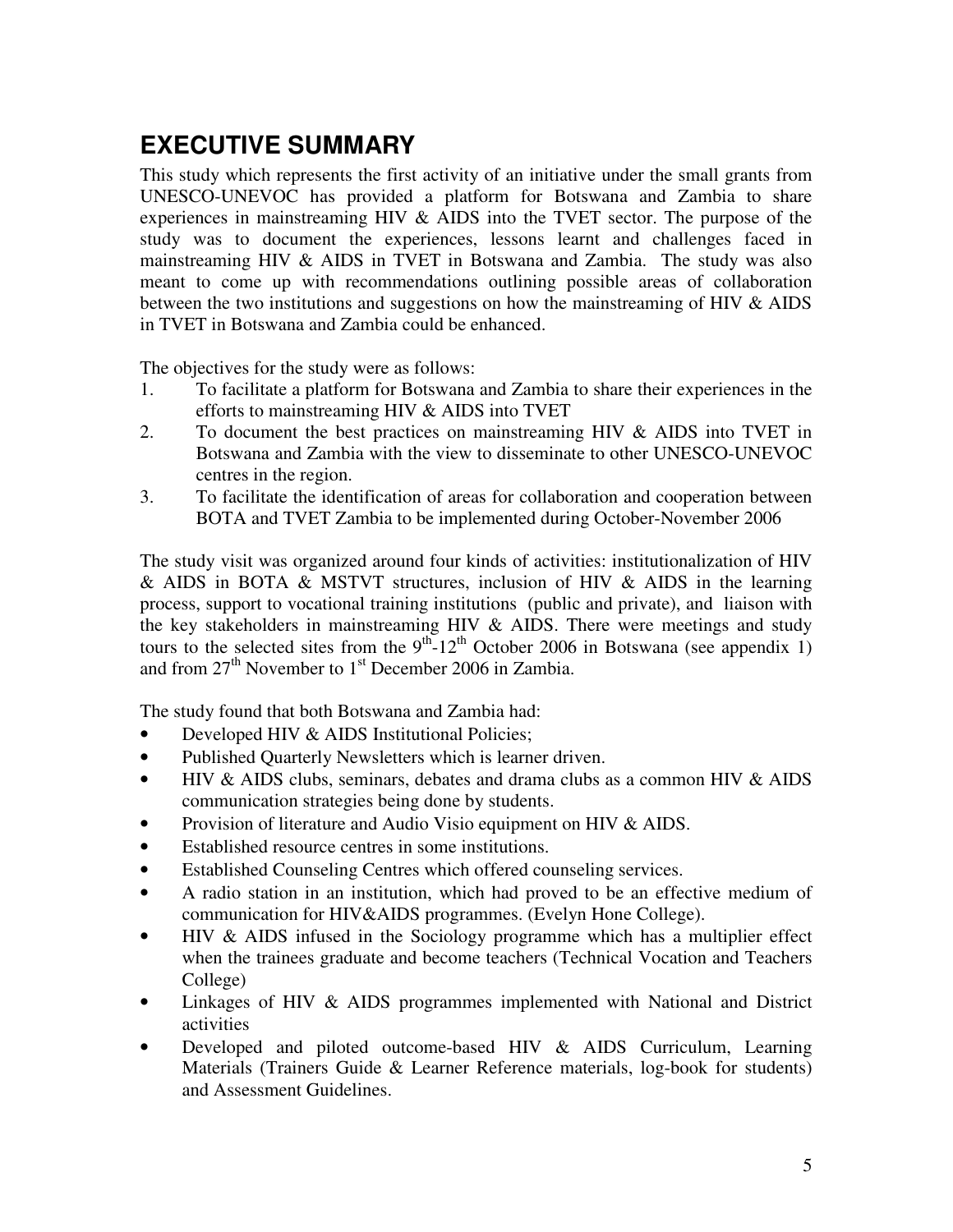A delegation of officials from Zambia's Ministry of Science, Technology and Vocational Training comprising Mrs. Sarah Kaulule (Head of delegation), Mr. Dominic Kasosa and Mr. Gabriel Konayuma visited Botswana from the  $8<sup>th</sup>$  to  $13<sup>th</sup>$  October 2006. The visit was hosted by Botswana Training Authority (BOTA) in relation to mainstreaming HIV & AIDS in technical and vocational education and training (TVET) in Zambia and Botswana. This study visit represents the first activity of an initiative under the small grants from UNESCO-UNEVOC which provided a platform for Botswana and Zambia to share experiences in mainstreaming HIV & AIDS into the TVET sector.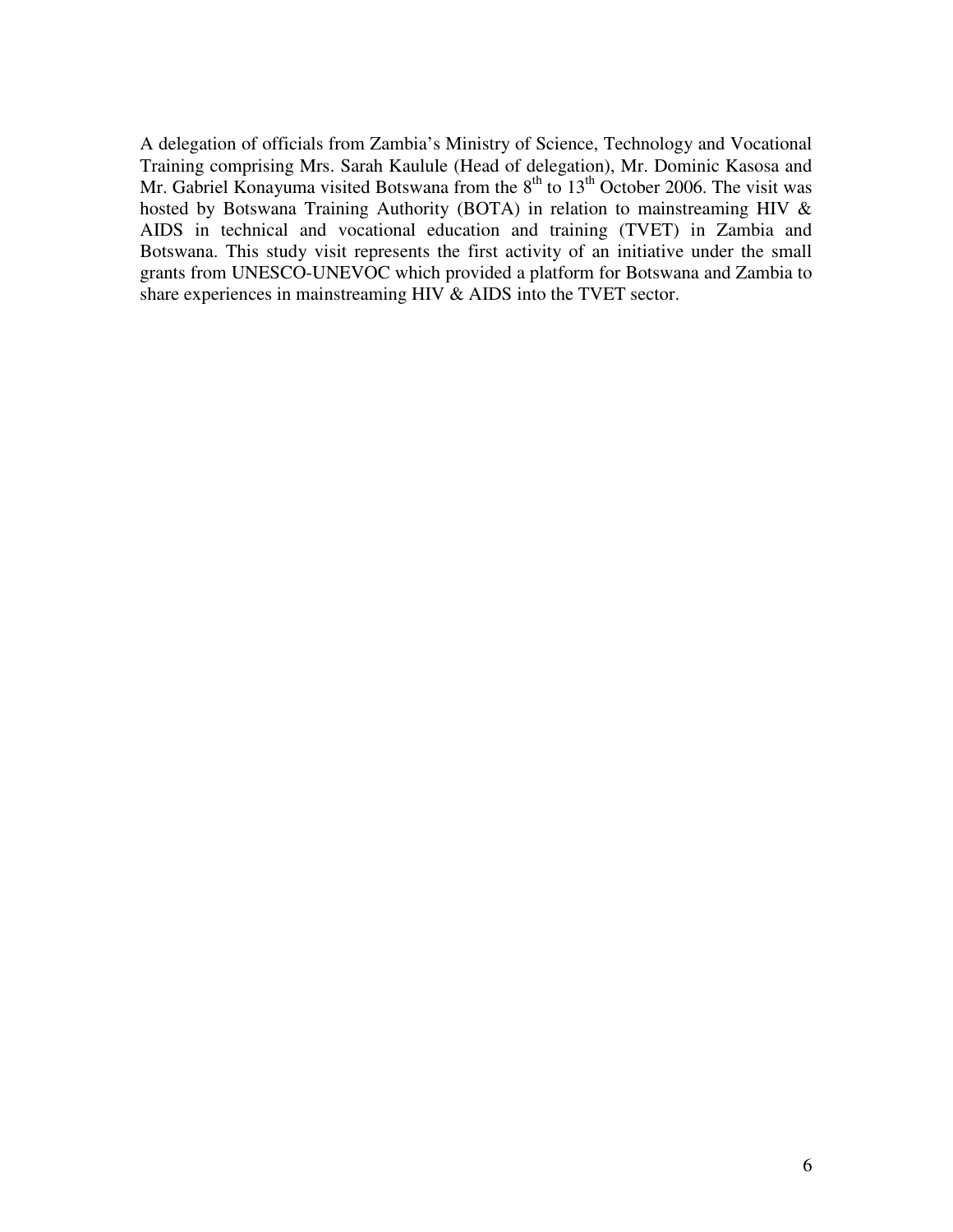# **1.0 INTRODUCTION**

 $\overline{a}$ 

The TEVET sector faces a challenge of mainstreaming HIV & AIDS in its programmes to ensure that vulnerable students have access to training. In order to decrease transmission rates among Vocational Training learners, quality HIV & AIDS education, must be implemented in vocational training institutions.

At a UNESCO-UNEVOC meeting in Malawi, MSTVT of Zambia and BOTA of Botswana, in their capacity as UNEVOC Centres, presented issues of HIV & Aids and how far the two countries had gone in mainstreaming them in the TEVET system. A proposal was then drafted by the two countries and presented to UNEVOC. The collaboration between the two countries resulted into this comparative study whose outcome will be shared with other UNEVOC Centres in the African region.

As HIV & AIDS continues to affect all sectors of the economy and the much needed skilled human resources in Botswana and Zambia, provision of HIV & AIDS-related education and services at vocational training institutions remains one of the main elements in sensitizing and educating trainers and learners about HIV & AIDS (BOTA & MSTVT,  $2006$ <sup>1</sup>. In their efforts to mainstream HIV & AIDS into the Vocational Training curriculum Botswana Training Authority (BOTA) and the Ministry of Science, Technology and Vocational Training (MSTVT) have institutionalized HIV & AIDS issues within their organizations. In addition, BOTA and MSTVT have developed outcome based curricula to mainstream HIV & AIDS into the TEVET curricula and have collaborative synergies with varied stakeholders including the public and private vocational training institutions to strengthen their responses to HIV & AIDS. BOTA also requires all vocational training institutions who apply for registration and accreditation to have an HIV & AIDS policy and prove the implementation of HIV & AIDS activities.

Currently, not many studies have been undertaken on HIV & AIDS in the TEVET sector in Zambia. One recent study undertaken was that by TEVETA. The main objective of the study was to provide baseline data on issues pertaining to HIV  $\&$  AIDS aspects in training institutions. The study was only conducted in one province due to financial and time constraints. The study found that most lecturers (42.6 percent) expressed need for institutions to enlist with some health institutions to get help on HIV  $\&$  AIDS related problems. The study reviewed that over 50 percent of institutions reported having taken up HIV & AIDS sensitization campaigns while 38.5 percent reported taking no measures to incorporate HIV & AIDS education in their institutions. Only 2.6 percent of institutions reported supplying condoms for its staff and students (TEVETA, 2004).

<sup>&</sup>lt;sup>1</sup> BOTA & MSTVT (2006) Assessment study on barriers to mainstreaming HIV & AIDS in TVET. A joint proposal for Botswana and Zambia. June 2006.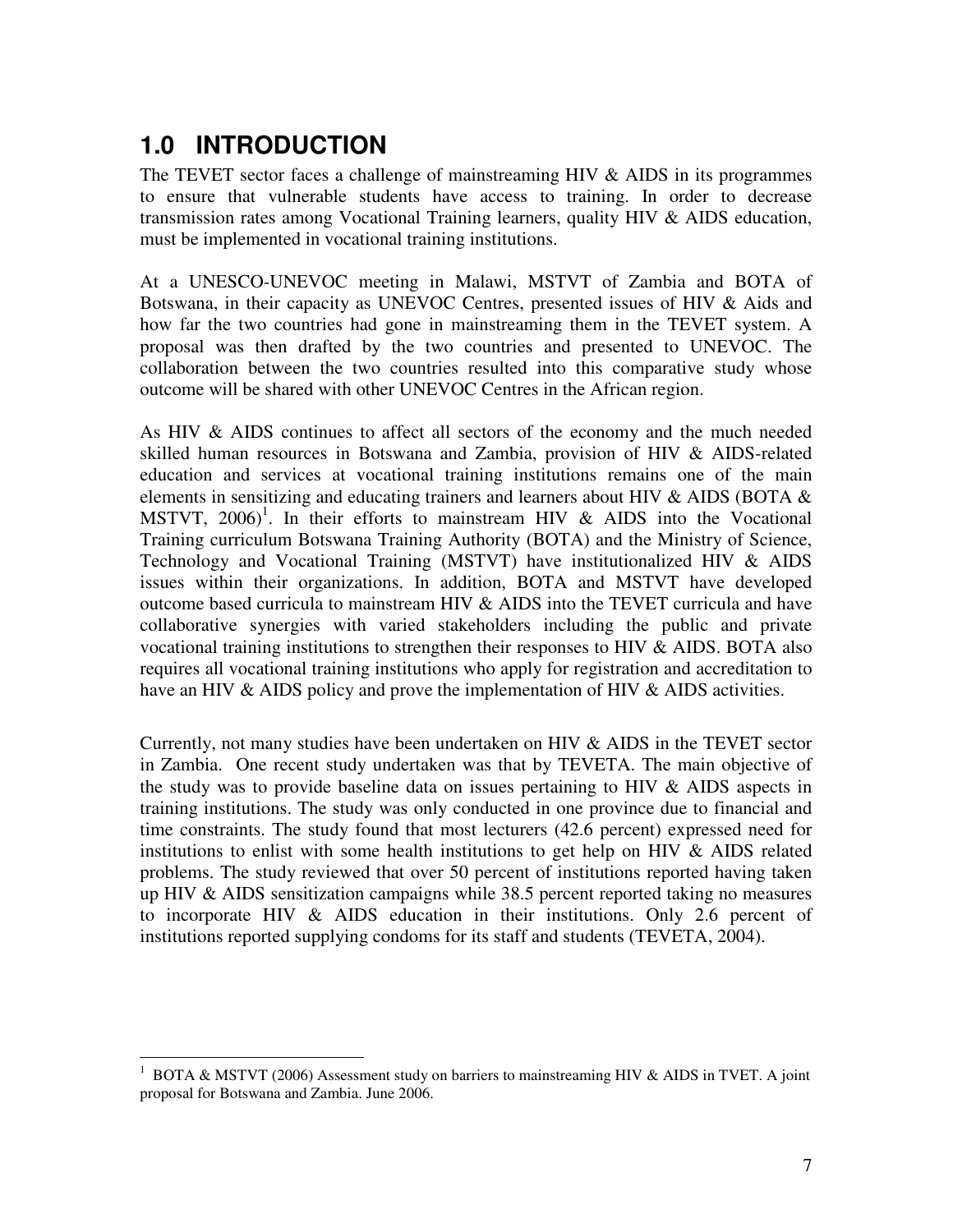# **2.0 THE SCOPE OF THE STUDY**

The specific objectives and tasks for the study were as follows:

- 4. To facilitate a platform for Botswana and Zambia to share their experiences in the efforts to mainstreaming HIV & AIDS into TVET
- 5. To document the best practices on mainstreaming HIV & AIDS into TVET in Botswana and Zambia with the view to disseminate to other UNESCO-UNEVOC centres in the region.
- 6. To facilitate the identification of areas for collaboration and cooperation between BOTA and TVET Zambia to be implemented during October-November 2006

Therefore, this study is aimed at documenting the experiences, lessons learnt and challenges faced from mainstreaming HIV & AIDS in TEVET in Botswana and Zambia and ultimately come up with a report and recommendations outlining possible areas of collaboration between the two institutions and suggestions on how the mainstreaming of HIV & AIDS in TEVET in Botswana and Zambia can be enhanced. It will thus document the best practices on mainstreaming HIV & AIDS into TVET in Botswana and Zambia with the view to disseminate to other UNESCO-UNEVOC centres in the region. This study also aims at finding out whether or not TEVET institutions have recognized HIV & AIDS as a work place issue.

## **3.0 METHODOLOGY**

The study visit was organized around four kinds of activities: institutionalization of HIV & AIDS in BOTA & MSTVT structures, inclusion of HIV & AIDS in the learning process, support to vocational training institutions (public and private), and liaison with the key stakeholders in mainstreaming HIV  $\&$  AIDS. There were meetings and study tours to the selected sites from the  $9<sup>th</sup>$ -12<sup>th</sup> October 2006 in Botswana (see appendix 1) and from  $27<sup>th</sup>$  November to  $1<sup>st</sup>$  December 2006 in Zambia (see appendix 2). Information that was collected answered the following questions:

- 1. What are the current efforts of mainstreaming HIV & AIDS into TVET?
- 2. What are some of the promising practices/interventions and at what scale are these being implemented?
- 3. How are these interventions monitored?
- 4. What are the barriers to implementation and how to overcome these?

The methodology employed during the visits to the selected institutions, focused on discussions and meetings as well as questions and answers. The other method used was presentations by various stakeholders at different meetings. At each institution visited, the information was shared and collected by interviewer respondent interactions.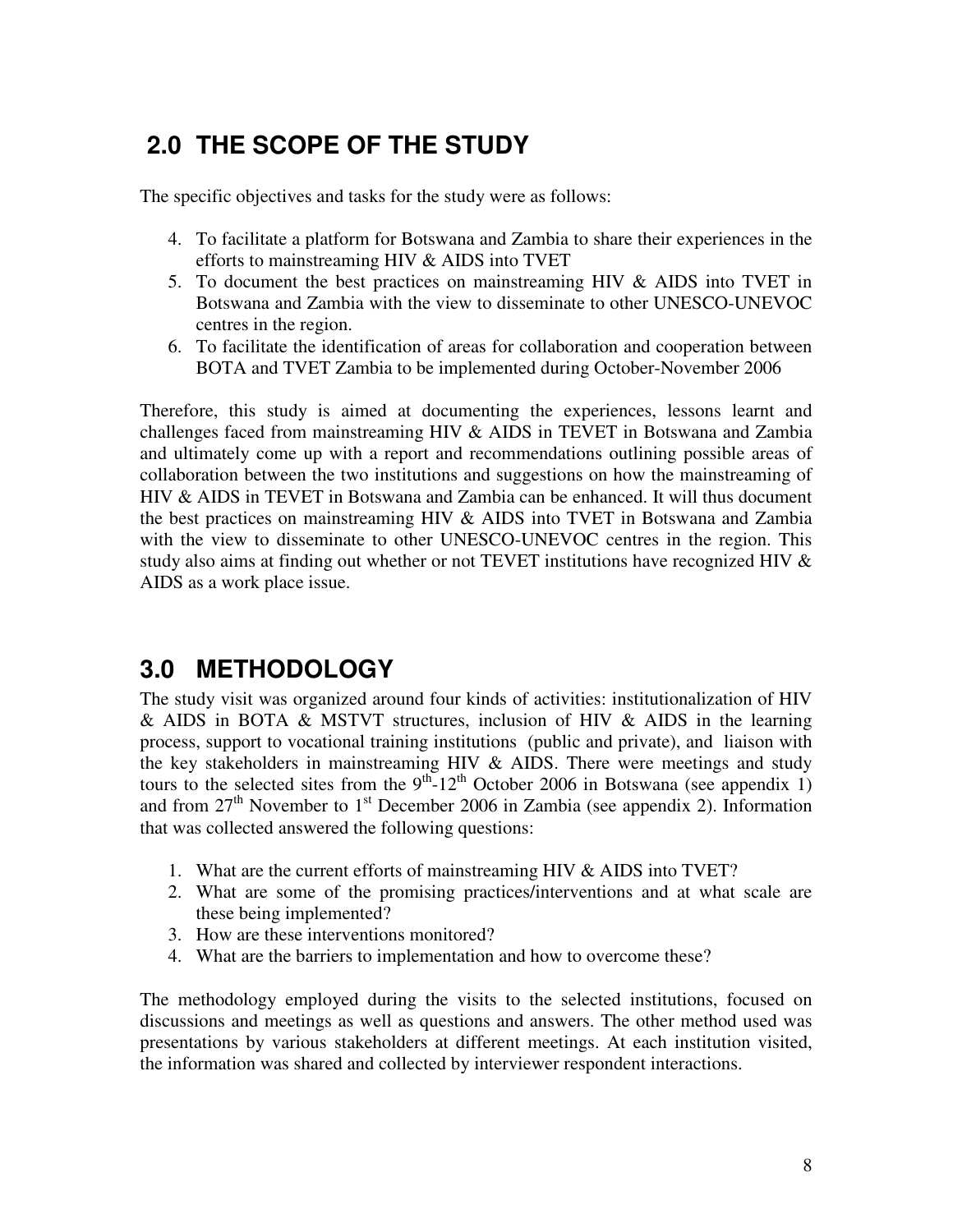The following institutions in the TVET sector in both Botswana and Zambia were visited:

In Botswana

- 1. Mega Size College
- 2. Gaborone Academy of Education
- 3. Tswelelopele Brigade in Ramotswa
- 4. Zwenshambe Brigade Centre

#### In Zambia

- 1. Zambia Air Services Training Institute
- 2. Chordot Training Centre
- 3. Technical and Vocational Teachers' College in Luanshya
- 4. Chikankata AIDS Management Centre
- 5. Evelyn Hone College of Applied Art and Commerce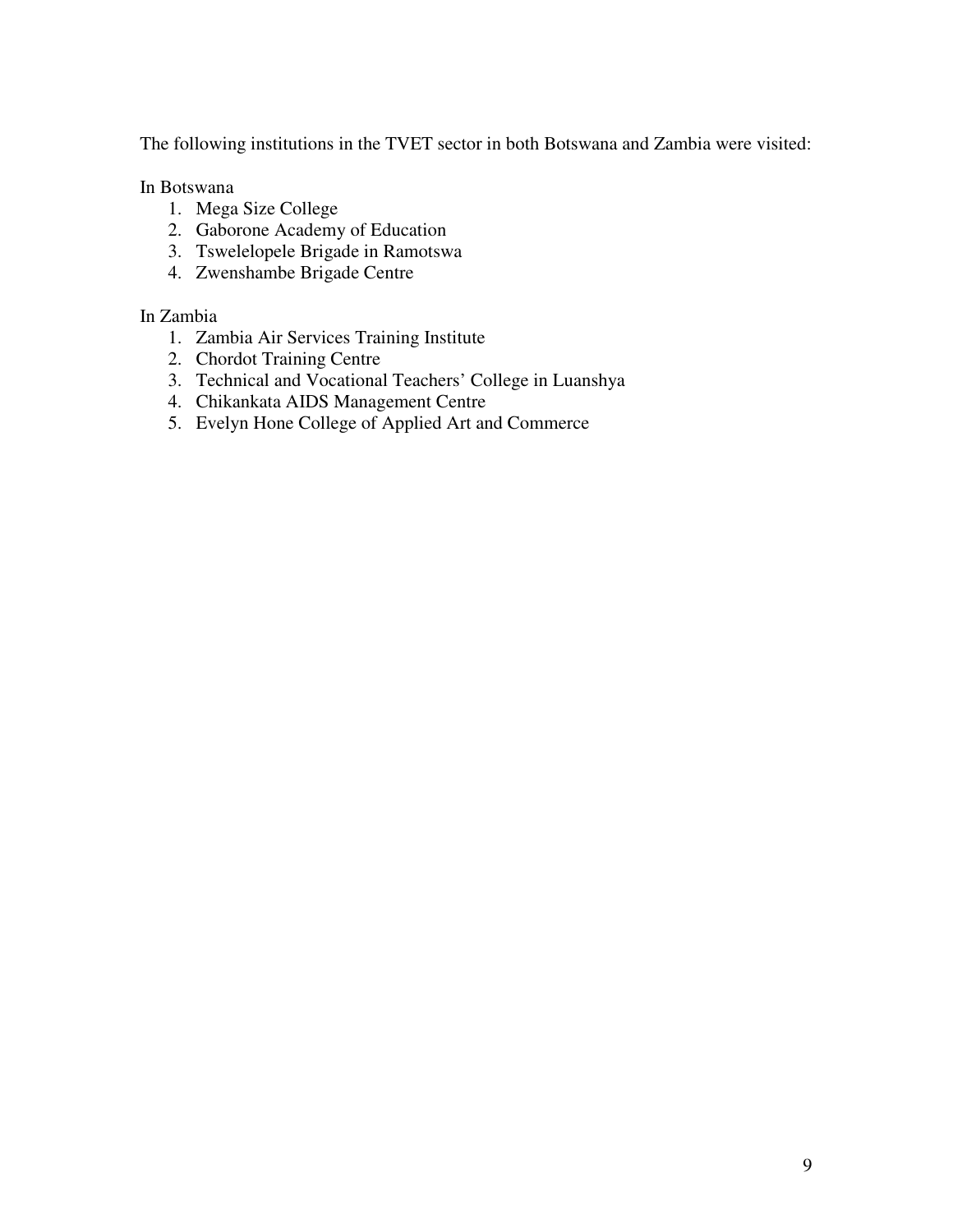## **4.0 MAINSTREAMING OF HIV & AIDS IN BOTSWANA AND ZAMBIA**

The discussions held during the visits revealed that there were a lot of similarities and differences in the way the institutions were mainstreaming the HIV & AIDS issues. Some TEVET institutions were implementing the HIV & AIDS curriculum by integrating it in the existing courses while others were implementing the HIV & AIDS activities out side the main time table. The table below is a comparative analysis of what has been done so far in mainstreaming issues of HIV & AIDS in vocational training institutions by both Botswana and MSTVT.

| <b>Interventions</b> | BOTA has formulated an HIV & AIDS         | Zambia MSTVT has formulated the Work      |
|----------------------|-------------------------------------------|-------------------------------------------|
|                      | workplace policy drawn from the           | place HIV & AIDS policy                   |
|                      | National Strategic Policy                 |                                           |
|                      | BOTA offers technical assistance in the   | HIV & AIDS clubs, seminars, debates and   |
|                      | following areas:                          | drama are the common HIV & AIDS           |
|                      | HIV& AIDS policy, Establishment of        | communication strategies being done by    |
|                      | HIV & AIDS committees, Development        | students.                                 |
|                      | of Activity plan, HIV & AIDS              |                                           |
|                      | Curriculum implementation,                |                                           |
|                      | Implementation of Extra curricula         |                                           |
|                      | activities (peer education, drama, sports |                                           |
|                      | etc), IEC-access, Implementation of       |                                           |
|                      | Minimum, Internal Package (HIV &          |                                           |
|                      | AIDS in the work place activities),       |                                           |
|                      | Linkages with on going HIV & AIDS         |                                           |
|                      | programmes, NGOs including                |                                           |
|                      | representation at DMSAC, Outreach to      |                                           |
|                      | the community. The same will be a         |                                           |
|                      | requirement during validation visit.      |                                           |
|                      | BOTA co-ordinates two committees          | Focal point persons on HIV & AIDS have    |
|                      | consisting of HIV & AIDS focal persons    | been appointed.                           |
|                      | at institutions.                          |                                           |
|                      | Publish Quarterly Newsletters (Emang)     | Provision of literature and Audio Visio   |
|                      | which is learner driven                   | equipment on HIV & AIDS. Establishment    |
|                      |                                           | of resource centres in some institutions. |
|                      | One institution has established a         | Establishment of Counseling Centres which |
|                      | <b>Counseling Centre</b>                  | offer counseling services.                |
|                      | Developed and piloted outcome-based       | HIV & AIDS Curriculum have been           |
|                      | HIV & AIDS Curriculum, Learning           | developed                                 |
|                      | Materials (Trainers Guide & Learner       |                                           |
|                      | Reference materials, log-book for         |                                           |
|                      | students) and Assessment Guidelines.      |                                           |
|                      | Templates for the development of HIV $&$  | Templates for the development of HIV $\&$ |
|                      | AIDS Institutional Policies have been     | AIDS Institutional Policies have been     |
|                      | developed.                                | developed.                                |
|                      |                                           | The existence of a radio station in an    |
|                      |                                           | institution has proved to be an effective |
|                      |                                           | medium of communication for HIV&AIDS      |

#### **Current efforts of mainstreaming of HIV & AIDS by TVET Institutions Botswana -BOTA Zambia -MSTVT**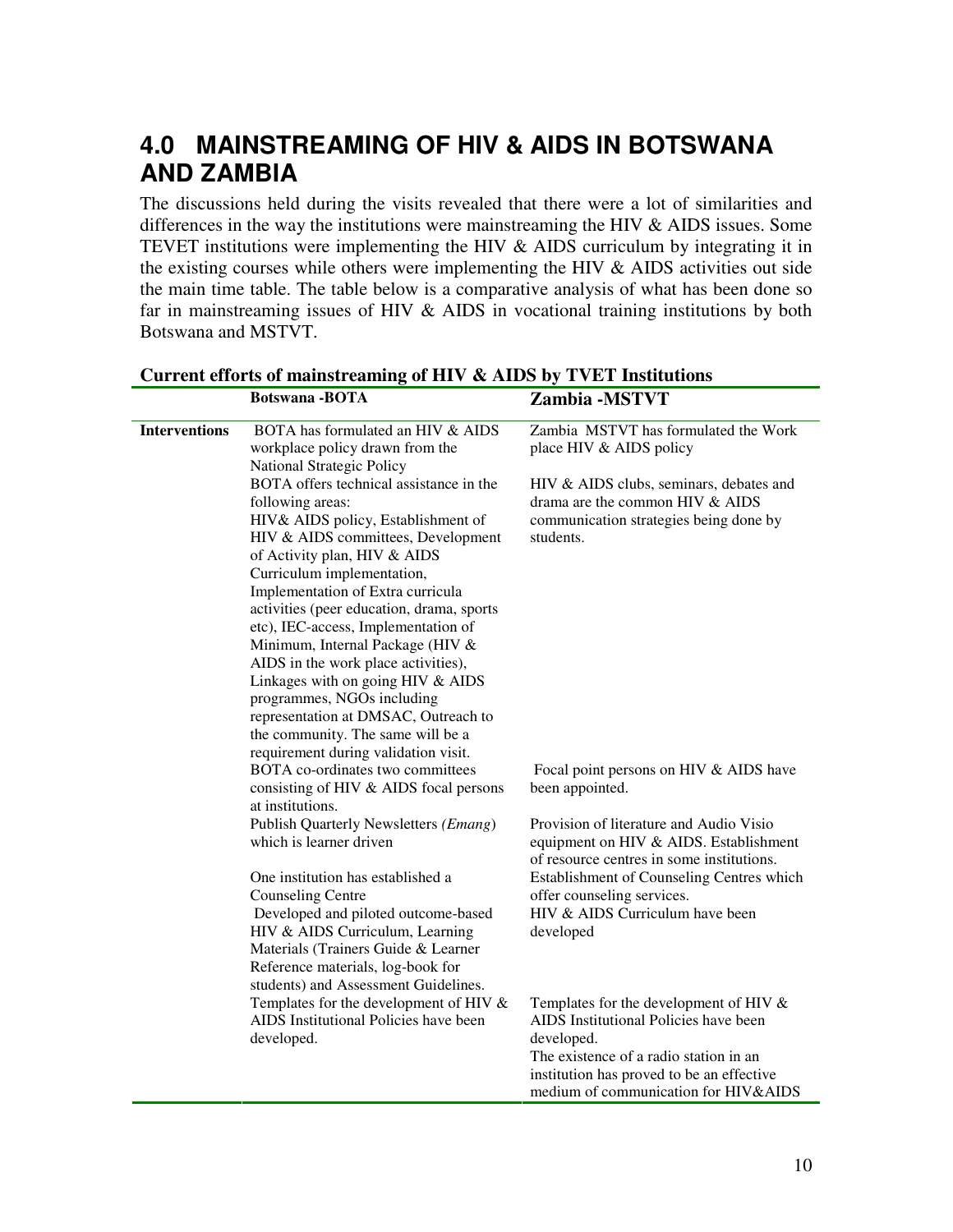|                                        | programmes. (Evelyn Hone College).            |
|----------------------------------------|-----------------------------------------------|
|                                        | TVTC, a teacher training institution has HIV  |
|                                        | $&$ AIDS infused in the Sociology             |
|                                        | programme which has a multiplier effect       |
|                                        | when the trainees graduate and become         |
|                                        | teachers.                                     |
|                                        | Standardisation of training materials in peer |
|                                        | education and counseling by TVTC has a        |
|                                        | potential to harmonize the HIV & AIDS         |
|                                        | training in training institutions.            |
|                                        | Distribution of condoms (male and female).    |
|                                        | Access to female condoms is still a           |
|                                        | challenge.                                    |
|                                        | Church based organisations do not advocate    |
|                                        | for the use of condoms but prefer other       |
|                                        | means of AIDS prevention.                     |
|                                        | Linkages of HIV $&$ AIDS programmes           |
|                                        | implemented with National and District        |
|                                        | activities                                    |
| Publish Quarterly Newsletters which is |                                               |
| learner driven.                        |                                               |

## **5.0 PROMISING PRACTICES**

A lot of progress has been made in the mainstreaming of HIV & AIDS in the TVET sector by both Botswana and Zambia. However, during the visits and discussions, it was clear to note that each college or TVET provider, in both Botswana and Zambia, was unique in the way they were mainstreaming the issues of HIV  $\&$  AIDS. Each institution is a different entity form another institution and exists in a unique environment. Interventions implored by institutions varied from situation to situation. Some of the good practices and interventions presented by institutions in general are as outline below:

- Development and implementation of HIV & AIDS Institutional Policies that cater for both learners and trainers and recognize HIV & AIDS as work place issue
- Publish Quarterly Newsletters which is learner driven.
- **HIV & AIDS** clubs, seminars, debates and drama clubs are the common HIV & AIDS communication strategies being done by students and have potential to effect positive behaviour change amongst learners.
- **Provision of literature and Audio Visual equipment on HIV & AIDS.**
- Establishment of resource centres in some institutions.
- Establishment of Counseling Centres which offer counseling services.
- The existence of a radio station in an institution has proved to be an effective medium of communication for HIV&AIDS programmes. (Evelyn Hone College).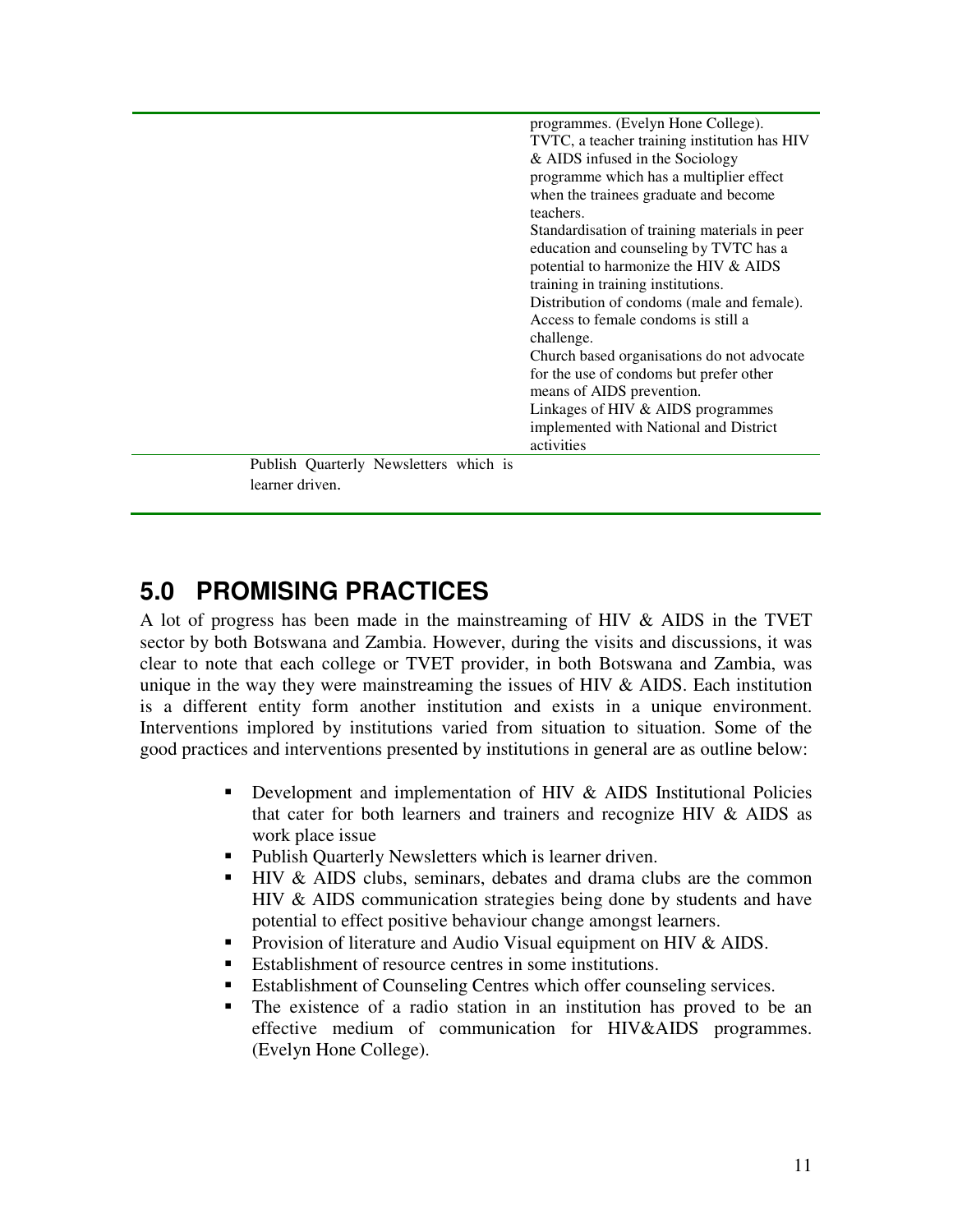- **TVTC, a teacher training institution in Zambia has HIV**  $\&$  **AIDS infused** in the Sociology programme which has a multiplier effect when the trainees graduate and become teachers.
- Linkages of HIV & AIDS programmes implemented with National and District activities is critical as it reinforces referrals to essential health services that is often not offered at TVET institutions
- **Implementation of outcome-based HIV & AIDS Curriculum, Learning** Materials (Trainers Guide & Learner Reference materials, log-book for students and Assessment Guidelines) makes it easier for HIV & AIDS to be assessed using modern assessment systems which will lead to certification of trainees who under go HIV & AIDS training.

The reason for selecting these promising practices and interventions is to expose these practices so that they can be shared with other institutions. Institutions are being encouraged to either emulate the good practices or improve on what others are already doing. It should be noted, however, that there is no limit to the proposed list of good practices and interventions because not all institutions were visited. Therefore, institutions should be able to explore and add on to the given list.

## **6.0 MONITORING**

It was also clear from the discussion held during the visits that in both countries the mainstreaming of HIV & AIDS issues are being monitored through.

- Field Monitoring Visits
- Holding self reporting at Stakeholders Meetings
- Periodic Research
- Documentation of processes and reporting of activities to relevant Stakeholders

# **7.0 CHALLENGES**

The following were outlined as the immediate challenges to the implementation of the interventions in mainstreaming the HIV & AIDS by TVET institutions in both countries:

- Curriculum: Allocation of time in the time-table.
- **Implementation of out-come based training is yet to be appreciated.**
- Inadequate funding.
- Sustainability of activities due to lack or inadequate staff.
- Capacity and retention of trainers who can handle HIV  $&$  AIDS issues.
- Absence of monitoring mechanisms
- Capacity in information dissemination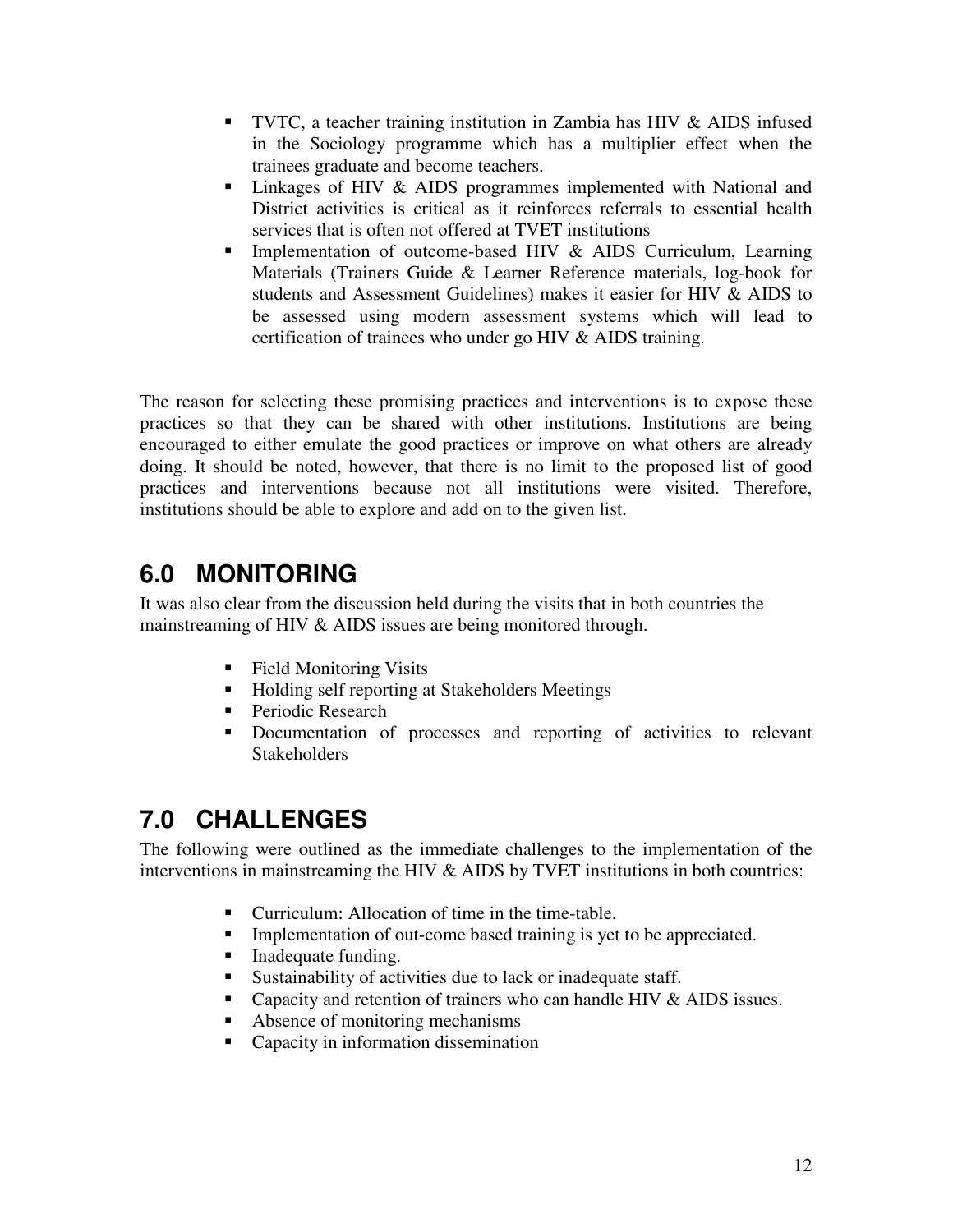# **8.0 PROPOSED ACTIONS**

The study visit reported only on the TVET institutions that have already mainstreamed HIV & AIDS. What is very clear is that not all the institutions within the TVET sector are responsive enough to carry out HIV & AIDS activities. The proposed action to overcome barriers for mainstreaming HIV & AIDS issues into the TVET sector in Botswana and Zambia are as follows

### **8.1 Curriculum**

- (a) HIV & AIDS curriculum needs to be time-tabled and have dedicated staff like other subjects
- (b) HIV & AIDS curriculum should be integrated in all subjects.

### **8.2 Funding**

### **BOTA (Botswana)**

- (a) Institutions should be encouraged to link up with ongoing community HIV  $\&$ AIDS Projects for technical and financial support, and for sourcing information on HIV & AIDS issues.
- (b) VT trainers and trainees should also be equipped with skills to strengthen and sustain projects.
- (c) Build capacity of institutions in project proposal writing.

### **MSTVT (Zambia)**

- (a) Institutions should be encouraged to access information on alternative sources of funding.
- (b) Build capacity of institutions in project proposal writing.

### **8.3 Capacity and retention of trainers who can handle HIV & AIDS issues**

- a) There is need to provide technical and training support to the trainers in HIV & AIDS curriculum.
- b) Use of resource persons from the health service providers.
- c) Standardize teacher training on delivery methods and encourage trainers to implement practical activities such as role play, drama, talk shows etc.

### **8.4 Measuring the effectiveness of the interventions**

a) There is need to encourage and ensure that the vocational training institutions closely monitor their HIV& AIDS initiatives. This is important to tell the progress and impacts made by the programmes so that what works and does not is kept in check, documented and shared. Therefore, BOTA and ZAMBIA MSTVT should develop national systems in consultation with the stakeholders for HIV & AIDS work in TVET sector.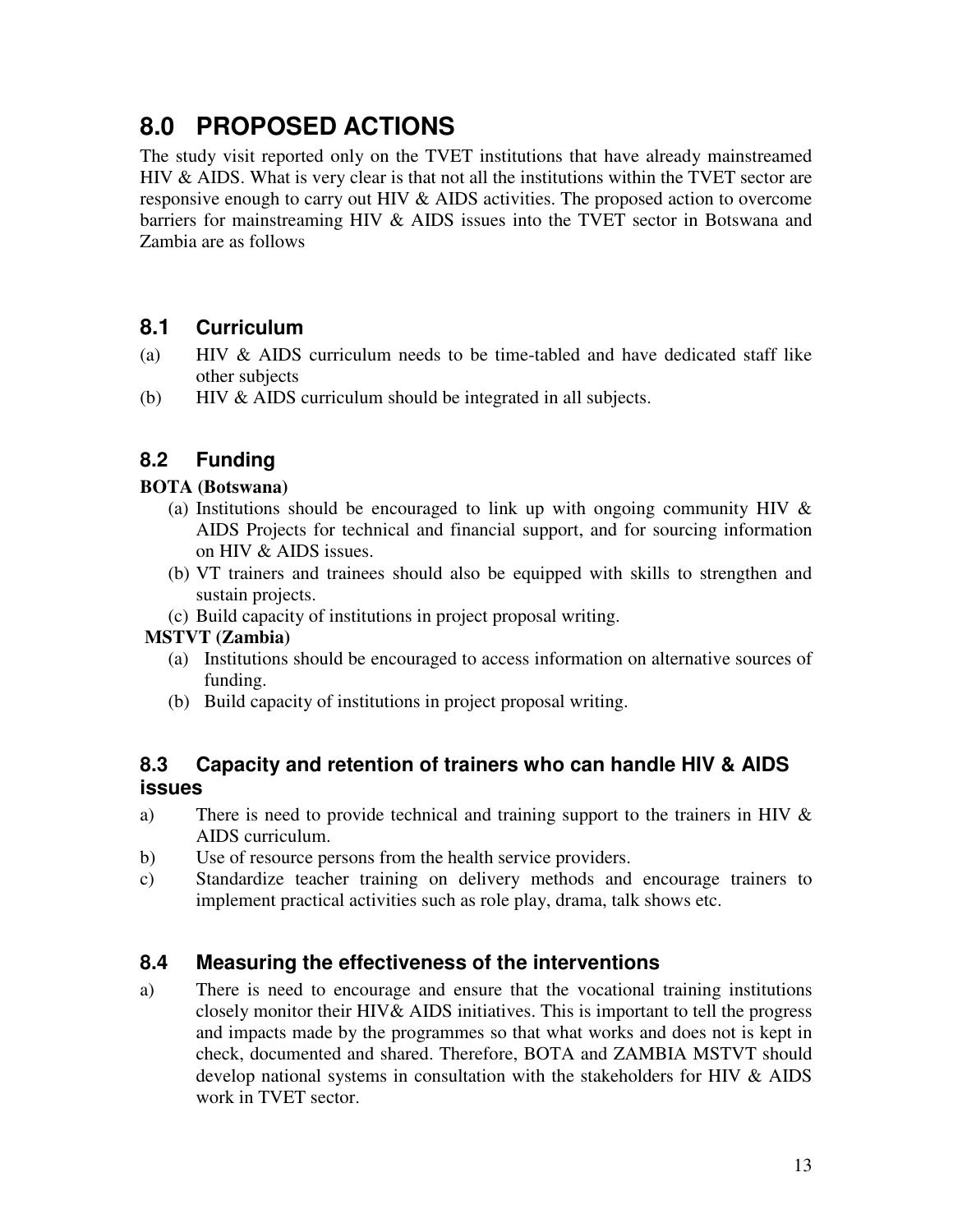b) TVET sector in Botswana and Zambia have shown headway in mainstreaming HIV & AIDS into the vocational training sector and need to facilitate access to the information on their experiences and lessons learnt in the process with other organizations. The dissemination of such information can be done by posting the information on the websites of BOTA & ZAMBIA MSTVT, conducting workshops, and holding of strategic meetings with the relevant stakeholders. Publication and documentation of the familiarity and lessons learnt in mainstreaming HIV & AIDS into the TVET sector is also important to show case the achievements by BOTA and ZAMBIA MSTVT.

Lastly, much of the potential to enhance the TVET response to mainstreaming HIV  $\&$ AIDS lies with the institutions being proactive and building greater collaborations amongst themselves and with other stakeholders such as health providers. The other collaborative stakeholders include their community; especially where these synergies capitalizes on strengthening their HIV & AIDS responses and help in accessing funding.

In addition, BOTA and ZAMBIA MSTVT should continue to support the institutions with regard to capacity building on the delivery of HIV  $\&$  AIDS activities which are linked to Botswana National Vocational Qualifications Framework (BNVQF) and scaling the human resource trained in HIV & AIDS education and counseling. A need to help the institutions to systematically monitor and evaluate their activities for program improvements and to attain the program goals and objectives can not be over emphasized.

## **9.0 CONCLUSIONS AND RECOMMENDATIONS**

The study visit facilitated the exchange of experiences, lessons and challenges from mainstreaming HIV & AIDS in TVTIs in Botswana and TEVET in Zambia. This was achieved by having briefings at BOTA offices and participating in the field visits to the vocational training institutions implementing HIV & AIDS activities. It was clear that both BOTA and ZAMBIA MSTVT are at advanced stages of mainstreaming HIV & AIDS activities into the vocational training sector and in mobilizing and facilitating the VT sector response to HIV & AIDS. However, what are distinct are the nature and the levels of implementation of these HIV & AIDS interventions at the different vocational training institutions. Some are already implementing accredited programmes, the outcome based HIV & AIDS curriculum linked to unit standards, designed their activities based on the national framework on HIV & AIDS, and others having adopted more innovative and comprehensive approaches which involve other stakeholders in the communities they operate in.

## **10.0 WAY FORWARD**

Out of the seven institutions visited a selection of four institutions (two from Botswana and two from Zambia) was made by the team. The team recommended that further detailed study be conducted in the named institutions: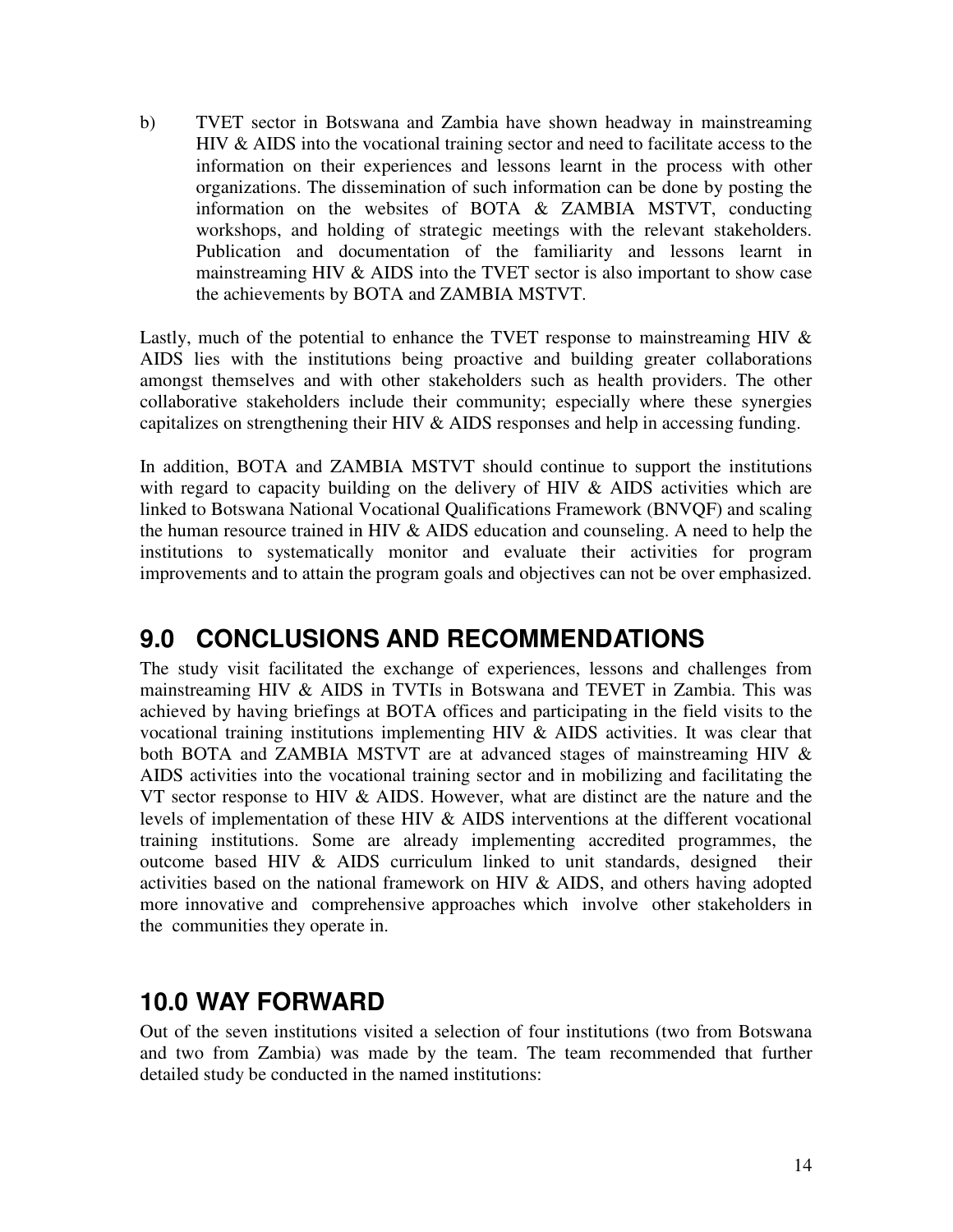Botswana

- 1. Tswelelopele Brigade Centre in Ramotswa
- 2. Zwenshambeni Brigade Centre

#### Zambia

- 1. AIDS Management Training Services under Chikankata Hospital
- 2. Technical and Vocational Teachers' College in Luanshya

The reasons for selecting the institutions are as follows:

In Botswana, BOTA is completed piloting of the HIV & AIDS Unit Standards at Tswelelopele Brigade Centre for the standards unit. It will therefore be of great importance that such a study is followed up and the results shared within the TVET sector in Africa. As for Zwenshambe Brigade Center and Chikankata AIDS Management Training Services in Zambia, they are both using the holistic approach in mainstreaming HIV & AIDS issues and they involve local communities and stakeholders in the process hence making the whole implementation very affordable and sustainable. They both involve the community, the members of staff and students and they are both in the rural setting. The Technical and Vocational Teachers' College in Zambia deals with the Trainers of the Trainers. This college has integrated the HIV & AIDS curriculum in one of the main courses. This special case needs to be explored further for the benefit of many institutions in the TVET sector. It has a multiplier effect in that any trainer inducted in the TEVET sector will have exposure on HIV & AIDS hence making it easier and affordable to implement HIV & AIDS activities.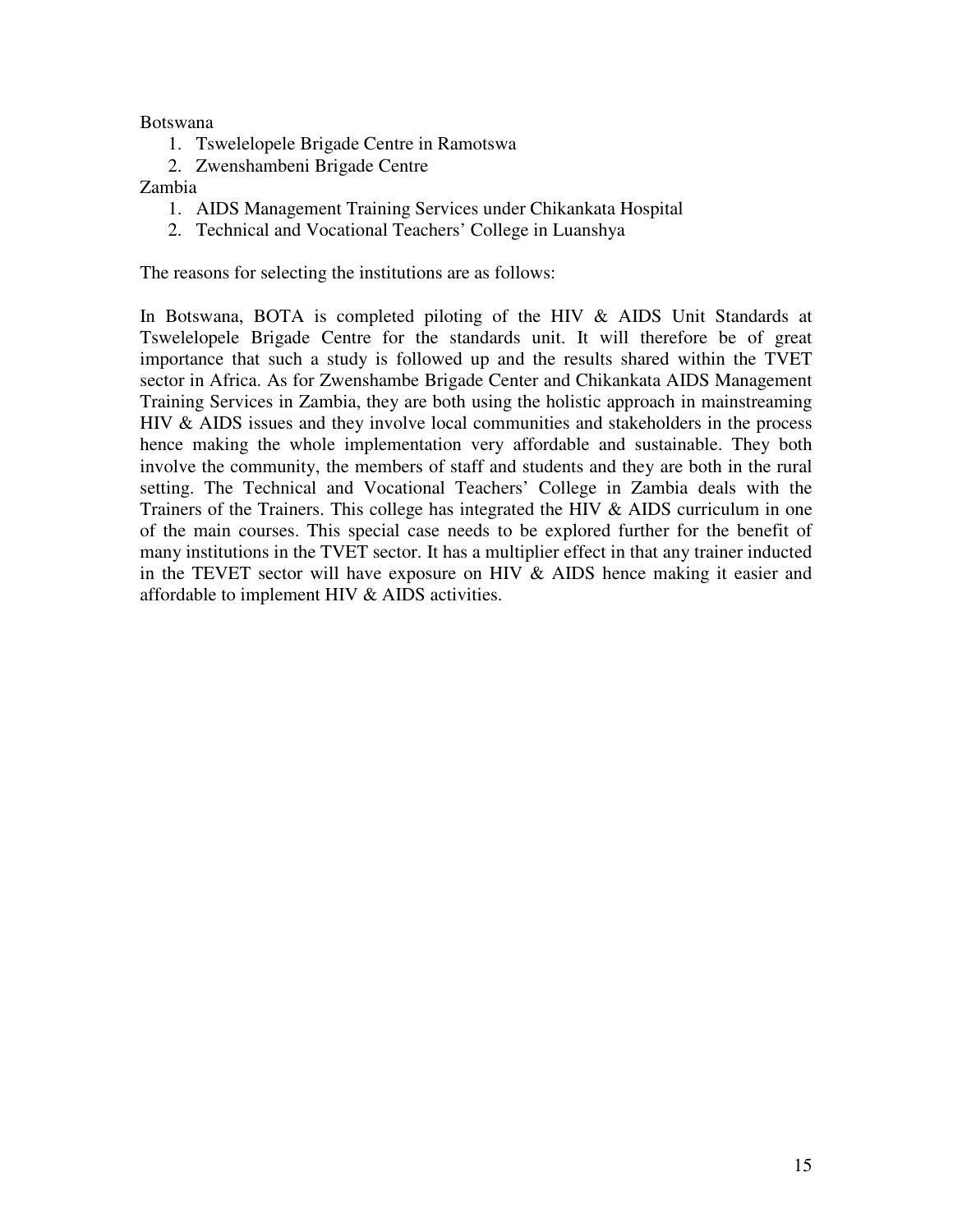# **11.0 REFERENCES**

TEVET Policy 1997, MSTVT, Lusaka. Zambia Emang Magazine, 2006, BOTA Botswana HIV & AIDS Joint proposal for Botswana and Zambia. 2006